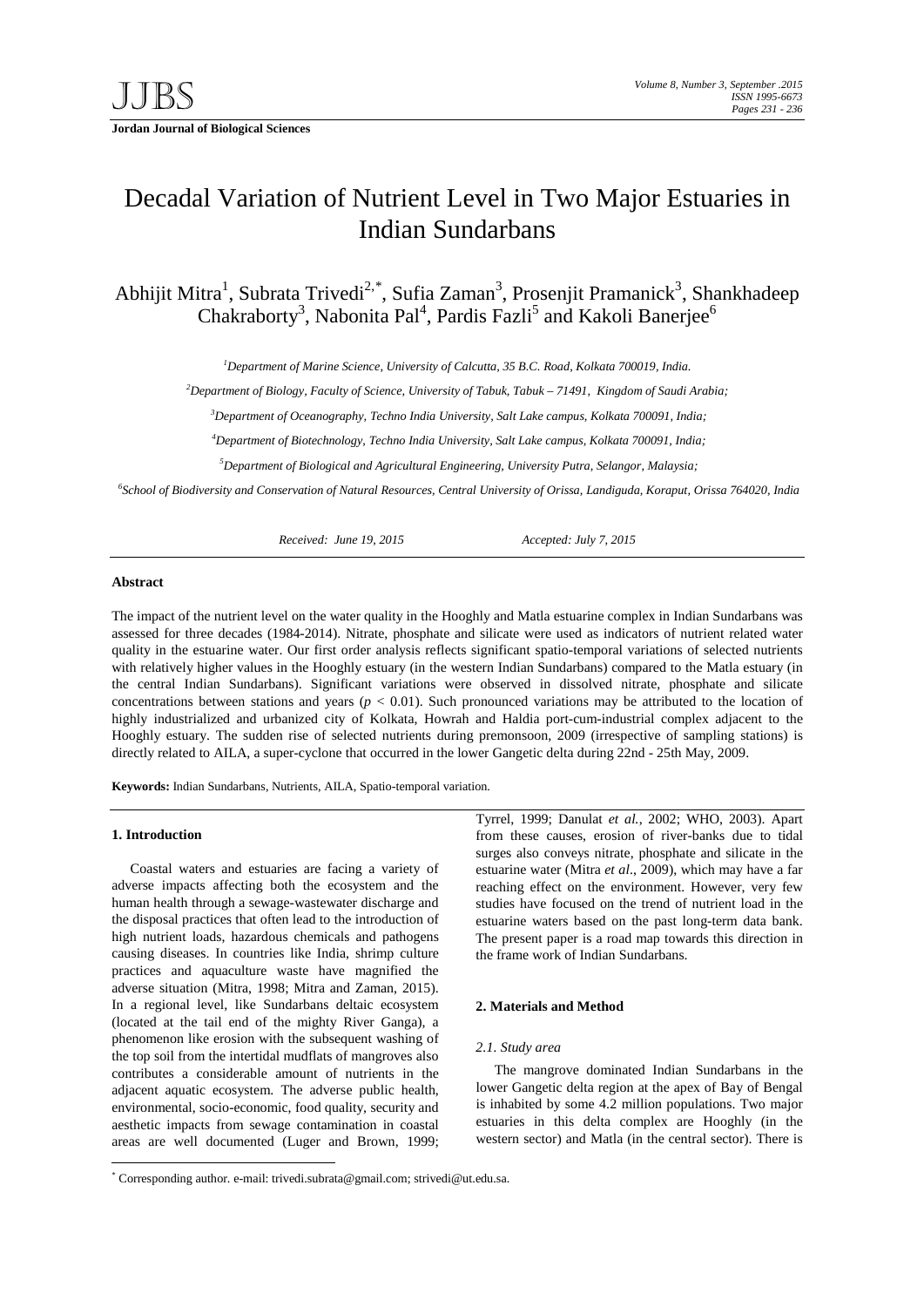a multitude of industries located on the western bank of the Hooghly estuary. Apart from this, a large number of tourism units and shrimp culture farms are also located adjacent to the Hooghly estuary. A number of studies are available on the salinity profile, surface water temperature, and pH of the area (Mitra, 1998; Mitra and Bhattacharya, 1999; Mitra, 2000; Majumder *et al.*, 2002; Panja *et al*., 2003; Banerjee *et al.*, 2005; Mitra and Banerjee, 2005; Mitra *et al.*, 2011; Zaman and Mitra, 2014; Mitra and Zaman, 2015; Ray Chaudhuri *et al.*, 2015; Trivedi *et al.*, 2015a; Trivedi *et al.*, 2015b, Chaudhuri *et al.*, 1994). However, very few studies have addressed the long-term variation of the nutrient level in the estuarine waters, although the area is presently experiencing a population growth, industrial activities, mushrooming of shrimp farms, a growth of tourism units and establishment of fish landing stations (Mitra, 2013). Apart from these primary sources of nutrients, the churning action of bed substratum due to wave action and currents conveys silica to the overlying aquatic phase.

## *2.2. Sample collection*

Sampling of surface water was done during the high tide from three stations namely Diamond Harbour, Namkhana (in the Hooghly estuary) and Ajmalmari (in the Matla estuary) (Table 1). Sample collection was carried out during May (premonsoon), September (monsoon) and December (postmonsoon) for a period of 31 years (1984-2014).

**Table 1.** Location of sampling stations

| <b>Stations</b> | Geographical locations |              |  |
|-----------------|------------------------|--------------|--|
|                 | Latitude               | Longitude    |  |
| Diamond Harbour | $22^{\circ}11'4.2''N$  | 88°11'22.2"E |  |
| Namkhana        | $21^{\circ}45'53.7''N$ | 88°13'51.5"E |  |
| Ajmalmari       | 21°49'42.9"N           | 88°37'13.7"E |  |

#### *2.3. Nutrient analysis*

Surface water samples collected for nutrient analysis were filtered through a 0.45 µm polycarbonate filters (Millipore 47 mm diameter) and then deep frozen for further analysis in the laboratory. The standard spectrophotometric method of Strickland and Parsons (1972) was adopted to determine the nutrient concentrations in surface water. Nitrate was analyzed by reducing it to nitrite by means of passing the sample with ammonium chloride buffer through a glass column packed with amalgamated cadmium filings and finally treating the solution with sulphanilamide. The resultant diazonium ion was coupled with  $N - 1$  - napthyl ethylene diamine to give an intensely pink azo dye. Estimation of the phosphate was carried out by treating an aliquot of the sample with an acidic molybdate reagent containing ascorbic acid and a small proportion of potassium antimony tartarate. The dissolved silicate was analyzed by treating the sample with acidic molybdate reagent. The resultant silico-molybdic acid was reduced to molybdenum blue complex by ascorbic acid and

incorporating oxalic acid prevented formation of similar blue complex by phosphate.

## *2.4. Statistical analysis*

ANOVA was performed in order to analyze whether the selected nutrients vary significantly between years and stations ( $p < 0.01$ ).

## **3. Results**

We noted the significant spatio-temporal variations of nitrate, phosphate and silicate in the study region. Also, the sudden rise of the nutrient level during premonsoon, 2009 is attributed to super-cyclone, AILA that contributes nutrients through the massive erosion of river banks, washing of top soil of intertidal mudflats along the estuaries and churning of the river bed.

## *3.1. Dissolved Nitrate*

At Diamond Harbour, the dissolved nitrate concentration ranged from 20.84 ppm (during premonsoon in 1984) to 48.15 ppm (during premonsoon in 2009). At Namkhana, the dissolved nitrate concentration ranged from 18.90 ppm (during premonsoon in 1984) to 43.44 ppm (during premonsoon in 2009). In the case of Ajmalmari, the values ranged between 9.44 ppm (during premonsoon in 1984) to 24.89 ppm (during premonsoon in 2009).

In both Diamond Harbour and Namkhana of the Hooghly estuarine system, the nitrate increased 9.49 µg at  $1^{-1}$ / decade and 10.57 µg at  $1^{-1}$ / decade, respectively. In Ajmalmari, located in the Matla estuarine complex, the increase was relatively low (5.98  $\mu$ g at l<sup>-1</sup>/ decade).

## *3.2. Dissolved Phosphate*

At Diamond Harbour, the dissolved phosphate concentration ranged from 1.54 ppm (during premonsoon in 1984) to 6.99 ppm (during premonsoon in 2009). At Namkhana, the dissolved phosphate concentration ranged from 0.98 ppm (during premonsoon in 1984) to 6.05 ppm (during premonsoon in 2009). Ajmalmari, the station in the Matla estuary, exhibited a phosphate value from 0.56 ppm (during premonsoon in 1984) to 2.96 ppm (during premonsoon in 2009). In both Diamond Harbour and Namkhana of the Hooghly estuarine system, the phosphate increased 1.96  $\mu$ g at l<sup>-1</sup>/ decade and 2.11  $\mu$ g at l -1 / decade, respectively. In Ajmalmari, located in the Matla estuarine complex, the rate of the increase was 0.92  $\mu$ g at l<sup>-1</sup>/ decade.

#### *3.3. Dissolved Silicate*

At Diamond Harbour, the dissolved silicate concentration ranged from 101.83 ppm (during premonsoon in 1984) to 242.78 ppm (during premonsoon in 2009). At Namkhana, it ranged from 44.68 ppm (during premonsoon in 1984) to 211.49 ppm (during premonsoon in 2009). In the case of Ajmalmari, the silicate ranged from 31.43 ppm (during premonsoon in 1984) to 111.99 ppm (during premonsoon in 2009). In both Diamond Harbour and Namkhana of the Hooghly estuarine system, the silicate increased 64.57  $\mu$ g at l<sup>-1</sup>/ decade and 54.56  $\mu$ g at  $1^{-1}$  decade, respectively. The rate of the increase was 31.18  $\mu$ g at  $I^{-1}$ / decade in Ajmalmari, which is relatively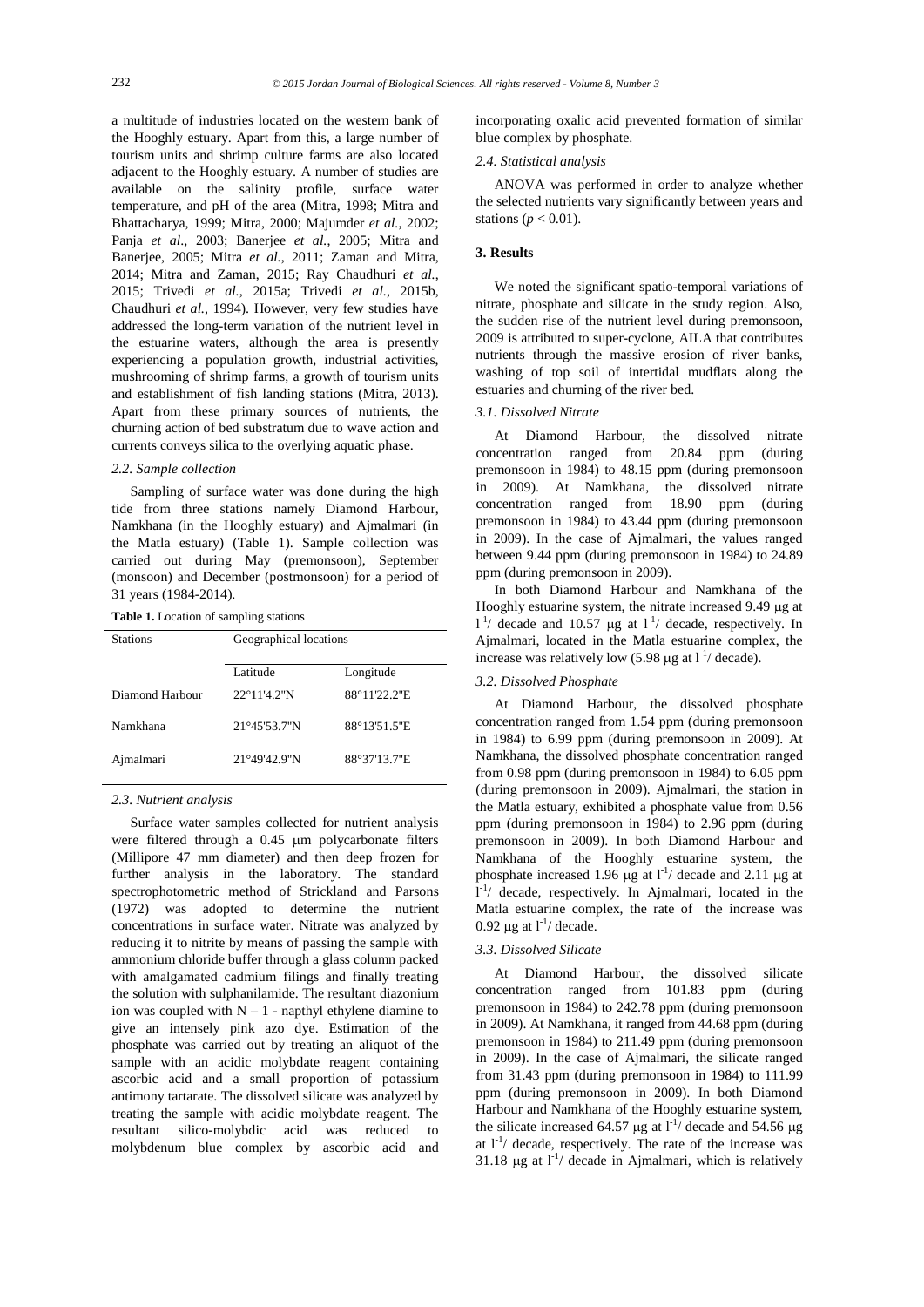low compared to the stations selected in the Hooghly estuary.

The temporal variations of the selected nutrients during 1984-2014 are shown in Figures. 1- 9.



Figure 1. Dissolved Nitrate (in µg at l<sup>-1</sup>) in Diamond Harbour during 1984 – 2014



**Figure 2.** Dissolved Phosphate (in  $\mu$ g at  $1^{-1}$ ) in Diamond Harbour during 1984 – 2014



Figure 3. Dissolved Silicate (in  $\mu$ g at l<sup>-1</sup>) in Diamond Harbour during 1984 – 2014



 $1984 - 2014$ 



**Figure 5.** Dissolved Phosphate (in  $\mu$ g at  $l^{-1}$ ) in Namkhana during 1984 – 2014



Figure 6. Dissolved Silicate (in µg at l<sup>-1</sup>) in Namkhana during  $1984 - 2014$ 



Figure 7. Dissolved Nitrate (in µg at l<sup>-1</sup>) in Ajmalmari during 1984 – 2014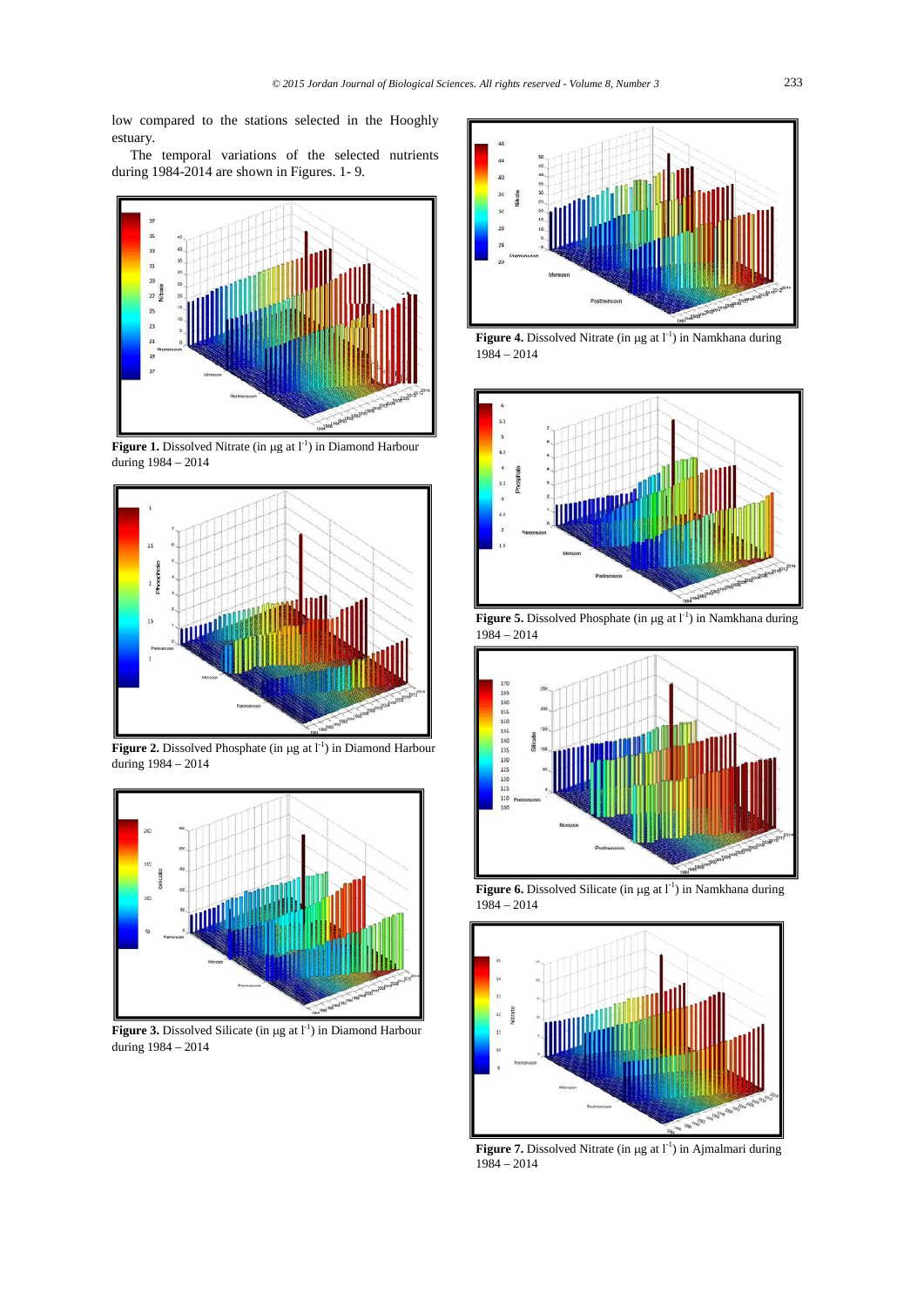

**Figure 8.** Dissolved Phosphate (in  $\mu$ g at  $l^{-1}$ ) in Ajmalmari during 1984 – 2014



Figure 9. Dissolved Silicate (in µg at l<sup>-1</sup>) in Ajmalmari during 1984 – 2014

## **4. Discussion**

The enrichment of the aquatic system by nutrients has both a natural and an anthropogenic origin. The main sources of nutrient input in the present study area are runoff from the adjacent landmasses (Mitra, 2013), erosion and leaching (Mitra *et al.,* 2009), sewage from cities and industrial wastewater (Mitra and Choudhury, 1993; Mitra, 1998; Bhattacharyya *et al.,* 2013), untreated sewage disposal from shrimp farms and tourism units (Mitra, 2013; Zaman and Mitra, 2014; Mitra and Zaman,2015). The atmospheric deposition of nitrogen (from combustion gases) can also be important for Hooghly estuarine system and its surrounding area as multifarious industries are concentrated in this estuarine region. The effects of nitrogen on marine and estuarine systems, the pathways for nitrogen transport between land and aquatic habitats, and the positive correlation between nitrogen and primary production and often secondary production (i.e., fishery yields) have been widely reviewed (Hecky and Kilham, 1988; Howarth, 1988; Rabalais, 2002).

Most of the phosphorus pollution in the present study area comes from the households and industries including phosphorus-based detergents which are widely used in thickly populated cities of Kolkata, Howrah and Haldia industrial complex adjacent to the Hooghly estuary.

Silicate, being an important ingredient of bed material and soil substratum, originates due to erosion, churning

action of the water that amplifies during tropical cyclone, which is common in the present geographical locale.

The ratio of nitrogen and phosphorus plays a regulatory role in the phytoplankton diversity spectrum of brackishwater. It determines which of the two elements will be the limiting factor and, consequently, which one has to be controlled in order to arrest the bloom condition (Table 2).

**Table 2.** Nitrogen / Phosphorus ratios (expressed in weight) for various limiting conditions in freshwater and estuarine/coastal water

| Type of<br>waterbody         | N-limiting<br>Ratio N/P | Intermediate<br>Ratio N/P | P-limiting<br>Ratio N/P |
|------------------------------|-------------------------|---------------------------|-------------------------|
| Freshwater                   | < 4.5                   | $4.5 - 6$                 | > 6                     |
| Estuarine /<br>coastal water | $\leq$ 5                | $5-10$                    | >10                     |

Source: WHO (2003)

Large marine areas frequently have nitrogen as the limiting nutrient, especially in summer. Intermediate areas, such as river plumes, are often phosphorus-limited during spring, but may turn to silica or nitrogen limitation in summer. When phosphorus is the limiting factor, a phosphate concentration of 0.01 mg  $1^{-1}$  is enough to support plankton and concentrations from 0.03 to 0.1 mg  $l<sup>-1</sup>$  or higher will be likely to promote blooms.

In coastal areas, the growth and proliferation of diatoms are promoted by the presence of silica. When the silica concentration is low, diatoms cannot develop. Then, other opportunistic toxic algal species, which are no longer submitted to competition, can grow and form blooms. Species from the genus *Phaeocystis* and several dinoflagellates *(Prorocentrum, Dinophysis, Gymnodynium*) are known to proliferate under such conditions.

In the present study, the N: P ratios in all the selected stations and seasons are greater than 10 (except monsoon season in Namkhana) (Table 3). This implies that the aquatic phase of the present study area is P limiting (WHO, 2003). A high N: P ratio normally increases the standing stock of dinoflagellates and diatoms.

Significant variations in the level of the dissolved nitrate, phosphate and silicate between years and between stations were observed  $(p < 0.01)$ , which reveals the impact of season and anthropogenic pressure in the present study area (Table 4).

**Table 3.** Avarage Nitrogen / Phosphorus ratios in different seasons in the three sampling stations

| <b>Stations</b>    | N/P ratio         |         |             |  |  |
|--------------------|-------------------|---------|-------------|--|--|
| Seasons            | <b>Premonsoon</b> | Monsoon | Postmonsoon |  |  |
| Diamond<br>Harbour | 15.53             | 12.60   | 17.04       |  |  |
| Namkhana           | 12.26             | 8.85    | 10.18       |  |  |
| Ajmalmari          | 14.55             | 15.39   | 14.18       |  |  |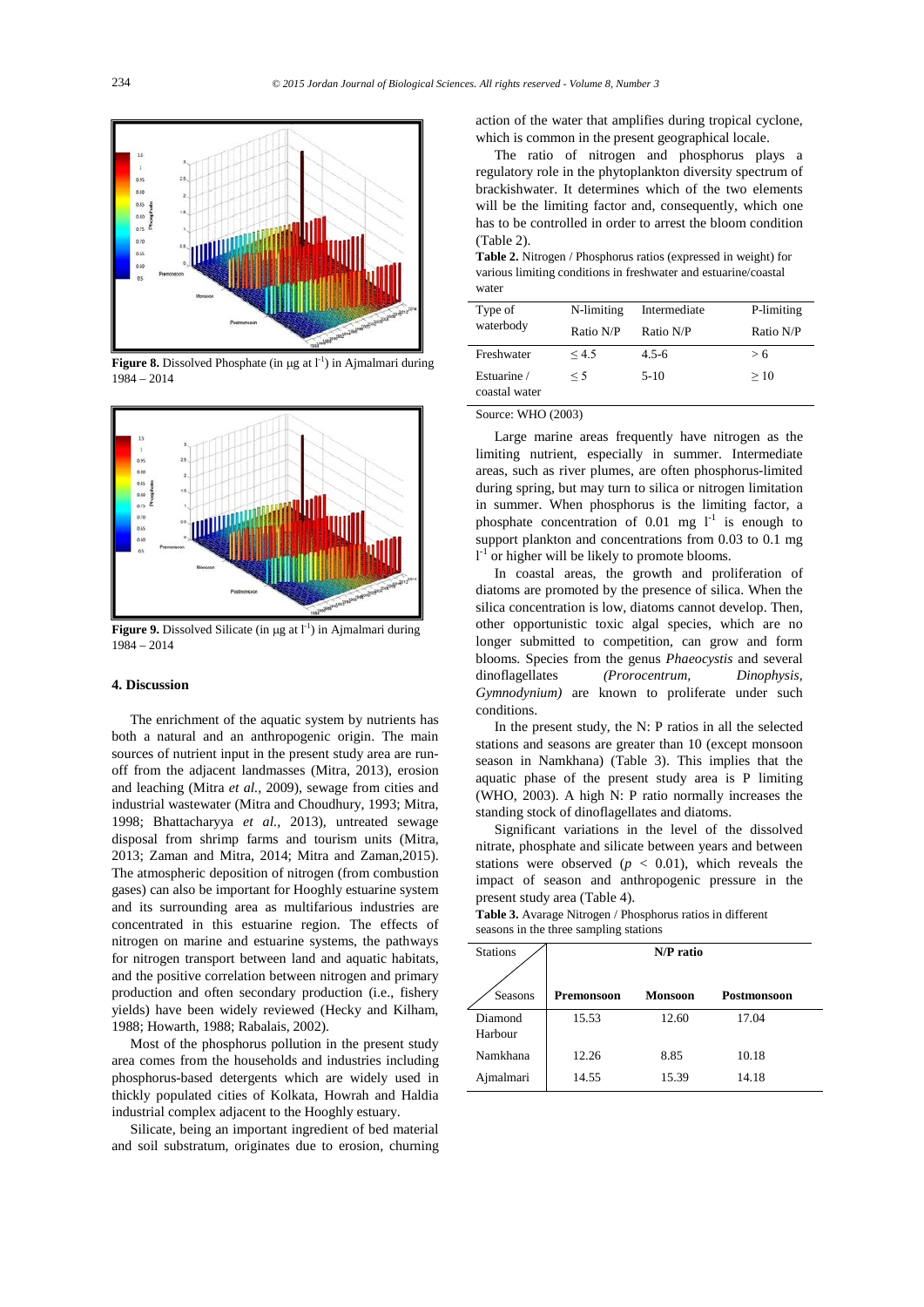**Table 4.** ANOVA result showing temporal and spatial variations of dissolved nutrients (nitrate, phosphate and silicate)

|                        |             | Variables                  | $F_{cal}$ | F <sub>crit</sub> |
|------------------------|-------------|----------------------------|-----------|-------------------|
| Dissolved<br>nitrate   | Premonsoon  | Between<br>stations        | 876.8915  | 3.150411          |
|                        |             | Between<br>years           | 21.43769  | 1.649141          |
|                        | Monsoon     | Between<br>stations        | 709.1798  | 3.150411          |
|                        |             | Between<br>years           | 15.52743  | 1.649141          |
|                        | Postmonsoon | Between<br>stations        | 846.2506  | 3.150411          |
|                        |             | Between<br>years           | 13.00163  | 1.649141          |
|                        | Premonsoon  | Between<br>stations        | 92.25571  | 3.150411          |
| Dissolved<br>phosphate |             | Between<br>years           | 8.000291  | 1.649141          |
| Dissolved<br>silicate  | Monsoon     | Between<br>stations        | 268.6471  | 3.150411          |
|                        |             | Between<br>years           | 4.05633   | 1.649141          |
|                        | Postmonsoon | Between<br>stations        | 337.6358  | 3.150411          |
|                        |             | Between<br>years           | 4.725808  | 1.649141          |
|                        | Premonsoon  | Between<br>stations        | 517.3935  | 3.150411          |
|                        |             | Between<br>years           | 21.15371  | 1.649141          |
|                        | Monsoon     | <b>Between</b><br>stations | 426.0496  | 3.150411          |
|                        |             | Between<br>years           | 7.435455  | 1.649141          |
|                        | Postmonsoon | Between<br>stations        | 1061.878  | 3.150411          |
|                        |             | <b>Between</b><br>years    | 11.78569  | 1.649141          |

## **5. Conclusion**

The core findings of the present study are listed here:

1. The main sources of nutrients in the present study area are primarily anthropogenic in nature, although natural disasters (like super cyclone AILA) resulted in a sudden rise in the nutrient level during premonsoon, 2009.

2. The concentrations of nutrients exhibit a gradual increasing trend, which is an evidence of the rising anthropogenic pressure in and around the mangrove dominated Indian Sundarbans.

3. The situation seems to be alarming in terms of nutrient enrichment if a proper management/control measure is not adopted. The policymakers must foster appropriate actions with a true partnership with the private sector. The regulations should also be put in place to force the polluters (from urban areas, industries, shrimp farms and tourism units) to pay the principal cost and also to foster willingness to pay among polluters through the provision of better and efficient services. This should ensure operational sustainability of the services.

## **References**

Banerjee K, Mukherjee D, Das S, Banerjee S and Mitra A. 2005. Physico-chemical characteristics of coastal waters of West Bengal. *J Ecotoxicol Environ Monitoring*, **7**: 37-46.

Bhattacharyya SB, Roychowdhury G, Zaman S, Raha AK, Chakraborty S, Bhattacharjee AK and Mitra A. 2013. Bioaccumulation of heavy metals in Indian white shrimp (Fenneropenaeus indicus: A time series analysis). *Inter J Life Sci Biotechnol Pharma Res.,* **2 (2)**: 97 -113.

Chaudhuri A, Mitra A, Trivedi S, Gupta A and Choudhury A. 1994. Phosphate and nitrate status in the east coast of Indian Subcontinent. Seminar on Our Environment: Its Challenges to Development Projects, American Society of Civil Engineers - India Section, Kolkata.

Danulat E, Muniz P, García-Alonso J and Yannicelli B. 2002. Fist assessment of the highly contaminated harbour of Montevideo, Uruguay. *Marine Pollution Bull.*, **44**: 554-565.

Hecky RE and Kilham P. 1988. Nutrient limitation of phytoplankton in freshwater and marine environments: a review of recent evidence on the effects of enrichment. *Limnology and Oceanography*, **33**: 796–82.

Howarth RW. 1988. Nutrient limitation of net primary production in marine ecosystems. *Ann Rev Ecol and Systematics*, **19**: 898–910.

Luger M and Brown C. 1999. **The impact of Treated Sewage Effluent on Urban Rivers. An ecological, Social and Economic Perspective**.

Majumder S, Mitra A, Panda UC, Choudhury A and Bhattacharyya DP. 2002. Baseline studies of hydrological parameters in and around Digha, Northeast coast of India. *Proceedings of National Seminar on Pollution in Bay of Bengal*.

Mitra A. 1998. Status of coastal pollution in West Bengal with special reference to heavy metals. *J Indian Ocean Studies*, **5 (2)**: 135 –138.

Mitra A. 2000. The Northeast coast of the Bay of Bengal and deltaic Sundarbans. In: Sheppard C. (Ed): **Seas at the Millennium – An environmental evaluation**. Chapter 62, University of Warwick, Coventry, UK), *Elsevier Science*, 143- 157.

Mitra A. 2013. Blue carbon: A hidden treasure in the climate change science. *J Marine Sci Res Development*, **3 (2)**: 1-2.

Mitra A and Banerjee K. 2005. **Living resources of the Sea: Focus Indian Sundarbans**. WWF India, Sundarbans Landscape Project, Canning Field Office, West Bengal, India.

Mitra A and Bhattacharyya DP. 1999. An ecological profile of Sundarbans ecosystem. *Indian J Biodiversity*, **II (2)**: 63-71.

Mitra A and Choudhury A. 1993. Seasonal variations in metal content in the gastropod *Nerita articulata* (Gould). *Indian J Environ Health*. **35 (1)**: 31-35.